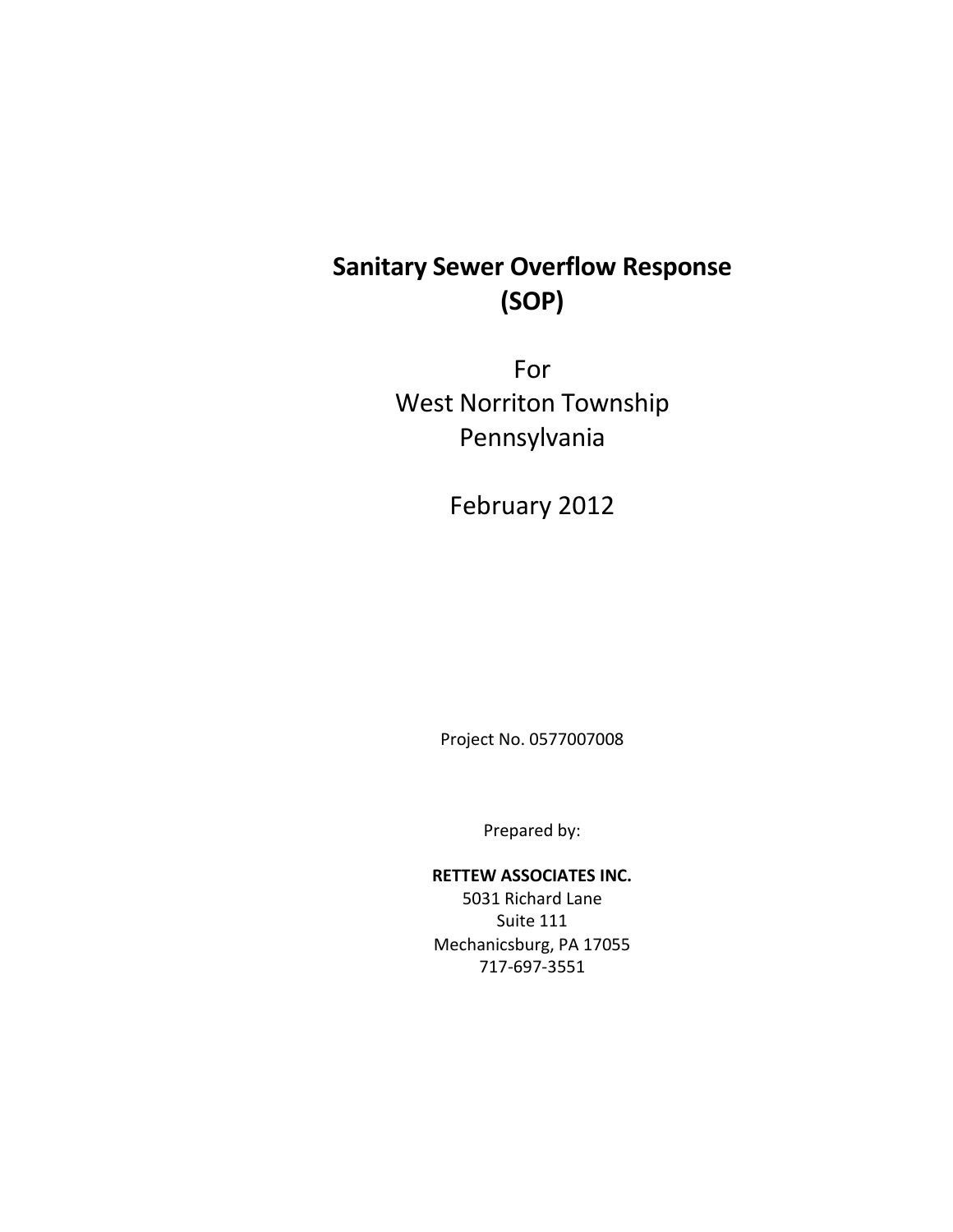# **Table of Contents**

- Section 1: Purpose
- Section 2: Spill Response
- Section 3: Emergency Traffic Control
- Section 4: Bypass
- Section 5: Containment
- Section 6: Reporting and Notification
- Section 7: Sign Posting
- Section 8: Restoration
- Section 9: DEP Documentation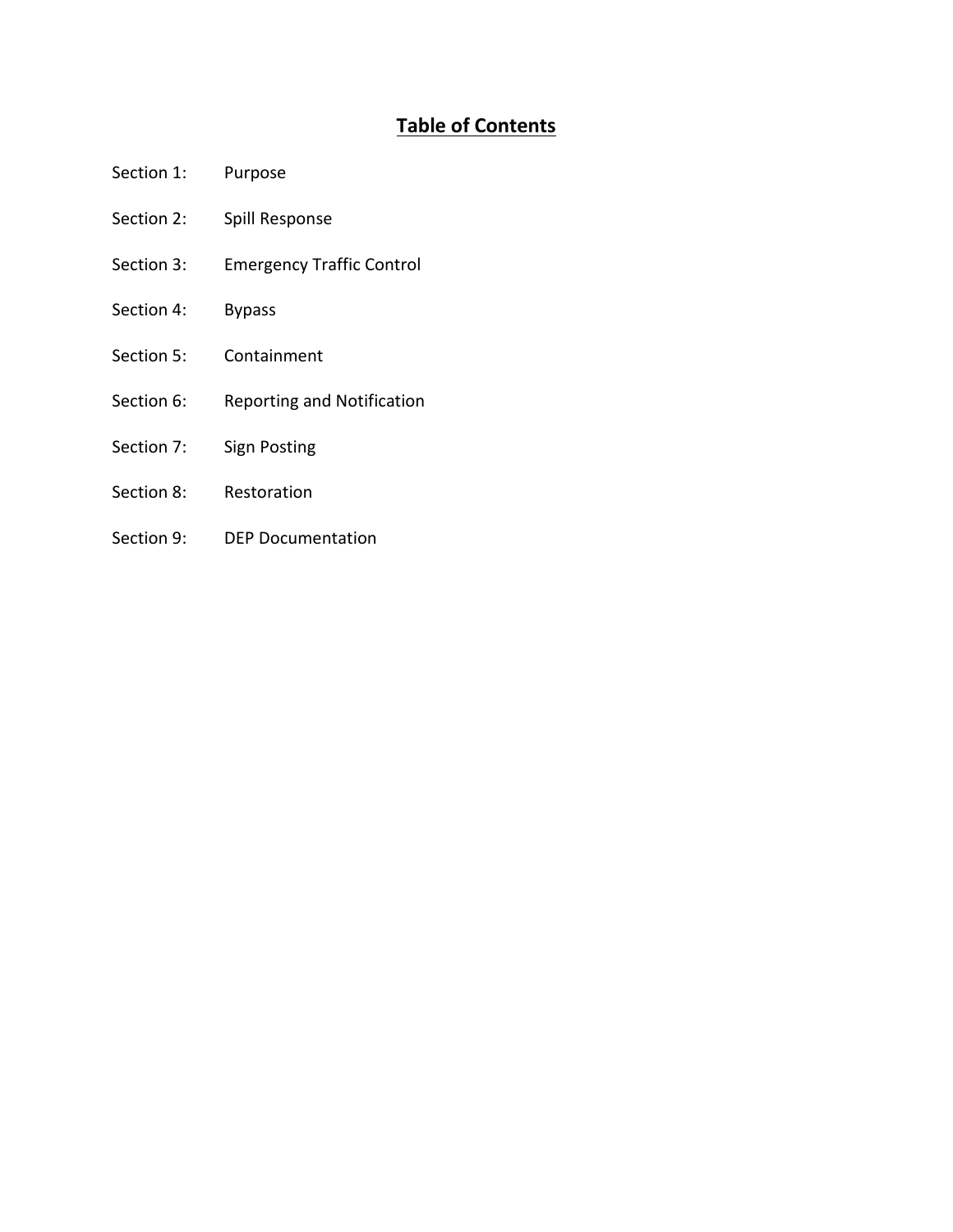# **Section 1: Purpose**

The purpose of the Sanitary Sewer Overflow Response (SOP) Plan is to minimize the impact of sanitary sewer overflows (SSOs) to the public and the environment. All SSOs will be responded to in a timely manner to expedite the necessary steps to relieve the overflow. Relieving the sewage blockage and spill containment will be our highest priority, taking in to consideration public health concerns. This response plan will be the guideline for the standard operating procedures in the event of a SSO. The response plan will be reviewed periodically to ensure that all corrective measures are being taken.

# **Section 2: Spill Response**

When the Township is notified of a potential SSO during working hours, they will notify the Township Manager, Director of Public Works (DPW) or M&B. After hours, the caller will notify M&B of a potential SSO. M&B will notify all other staff to assist in the spill response.

- 2.1 The crew will respond to the site of the compliant with the proper Spill Response material. If the problem is identified as an actual spill, it may be necessary to send for additional equipment.
- 2.2 M&B will assess the problem and assign the response crew job duties in order to eliminate the overflow. M&B will notify the Township Manager, DPW or Engineer whether the problem occurs during normal business hours or after-hours.
- 2.3 If the problem escalates to an emergency situation, we will use M&B assistance.

# **Section 3: Emergency Traffic Control**

In the event that the spill is located in a high traffic area, M&B will utilize assistance from the Township road crew. If the Township road crew is being utilized at that particular time, then we will seek assistance from the following:

| During working hours: | The Township's Maintenance Superintendent – Public Works |
|-----------------------|----------------------------------------------------------|
| After hours:          | West Norriton Police Department                          |

#### **Section 4: Bypass**

If the blockage is not relieved within the first few attempts (20 minutes), it is crucial that the bypass procedures are followed immediately.

4.1 Locate the nearest downstream manhole that can accept the additional flow.

4.2 Set up a pump to handle flow. Be advised that larger pumps may be needed. The pump discharge hose should be secured or placed far enough into the manhole that it will not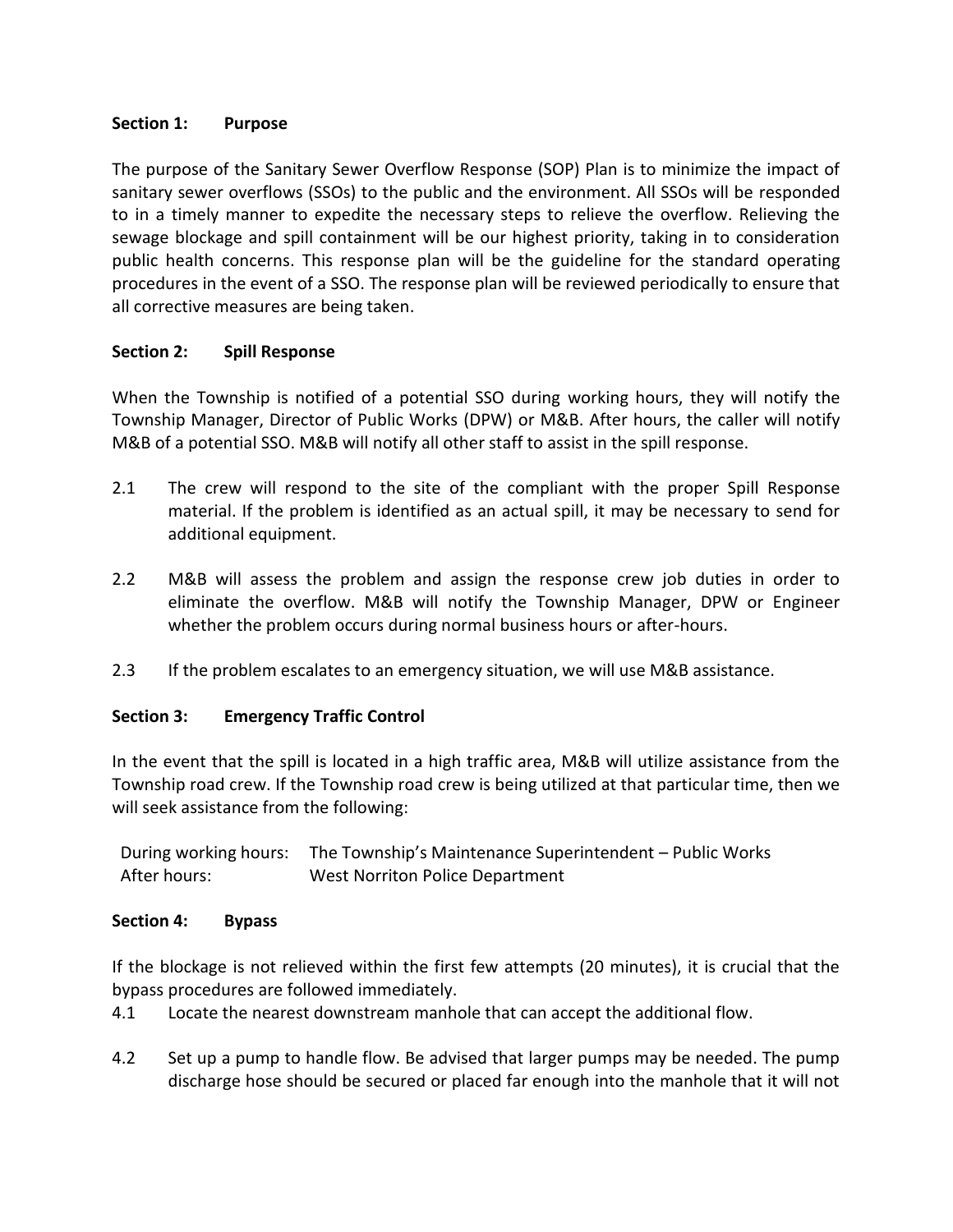come out during pumping. The pump and pump hose should be protected from traffic by barricades.

# **Section 5: Containment**

Containment is M&Bs top priority. M&B will make every valued effort to keep the SSO in as small an area as possible. It is preferred that the crew keeps the SSO in the street and out of storm drains. To make sure the SSO is contained, M&B will use the following methods:

- 5.1 Use rubber blankets, three (3) inch high rubber dams, or soil to keep the overflow from reaching a storm drain.
- 5.2 Should the overflow take place in an area not normally accessible to the public, such as; (fields, tributaries, etc.), the crew will use any reasonable means to contain the flow in that area for recovery.
- 5.3 Should the flow be too much to be contained on the street and is identified as a danger to the public, the crew will allow the flow to enter the storm drain or catch basin. The crew will make every reasonable attempt to dam up the spill in the storm drain or catch basin and recover it from that point.

# **Section 6: Reporting and Notification**

All SSOs must be reported as soon as:

- 1. The Township has knowledge of the discharge
- 2. Reporting is possible
- 3. Reporting can be provided without substantially impeding cleanup or other emergency measures.

Initial reporting of SSOs must be reported to the Department of Environmental Protection (DEP) as soon as possible but no later than two (2) business days after the Township is made aware of the SSO. Minimum information that must be contained in the report includes all information identified in the DEP monitoring and reporting program. A final certified report must be completed within 15 calendar days of the conclusion of SSO response and remediation.

Initial reporting of SSOs must be reported to DEP within 24 hours after the Township becomes aware of the SSO, notification is possible, and notification can be provided without substantially impeding cleanup or other emergency measures. Minimum information that must be contained in the 24 hour report includes all information identified in the DEP monitoring and reporting program.

All reporting and notification will be given to the proper authorities, and be made according to the following procedure: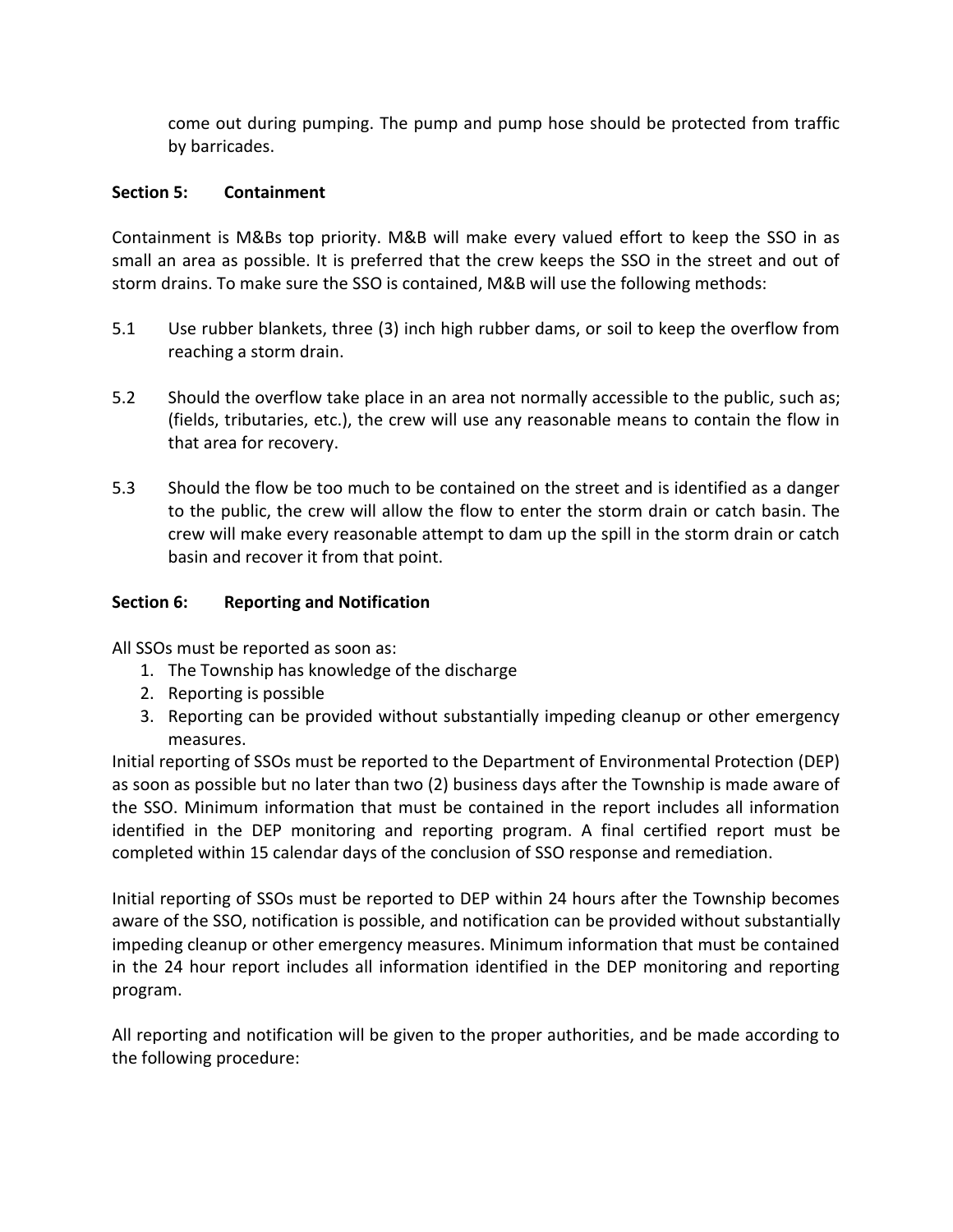6.1 During working hours, reporting and notification will be made by contacting DEP or by any of the following personnel from the Township Department, contact names and numbers are as follows:

| <b>Name</b>                | <b>Position held</b> | <b>Phone number</b> |  |
|----------------------------|----------------------|---------------------|--|
| <b>Christopher Frawley</b> | Engineer             | 717-697-3551        |  |
|                            |                      |                     |  |

6.2 In an event of any SSO, the following agencies will be notified.

| <b>Agency Name</b>     | <b>Phone number</b> | <b>Fax number</b> | <b>Contact Name</b> |
|------------------------|---------------------|-------------------|---------------------|
| M&B                    | 215-256-0042        | 215-256-0049      | Steve Chernesky     |
| <b>DFP</b>             | 484-250-5190        | 484-250-5914      | Keith Dudley        |
| West Norriton Township | 610-631-1450        | 610-630-0304      | Mike Valyo          |

#### **Section 7: Posting**

Public health and safety is the top priority of WNT. We will post the proper signs to warn the public of potential contamination hazards.

- 7.1 Posting of contamination signs will be done in all cases whether there is standing water or the ground is saturated.
- 7.2 Signs will be placed in locations with high visibility as so that they can be seen from all routes that the public might take to enter an area.
- 7.3 Signs will remain posted for a period of not less than five (5) days, unless directed by the Township.

#### **Section 8: Restoration**

We will make every effort to restore the environment to the condition that existed before the SSO occurred by using the following procedures:

- 8.1 If the SSO occurred in the street, staff will apply household bleach to the affected area and use the nearest fire hydrant to wash down the area, dechlorination if needed and recover wash down water, as much as possible. If the SSO occurred in an unpaved/dirt area, staff will apply hydrated lime as needed for odor control and apply class 2 base at a minimum of two (2) inches of coverage.
- 8.2 Collect and dispose of any standing or pooled sewage that is accessible to the public.
- 8.3 Recover any sewage within storm drains, channels, curb, gutters and culverts.